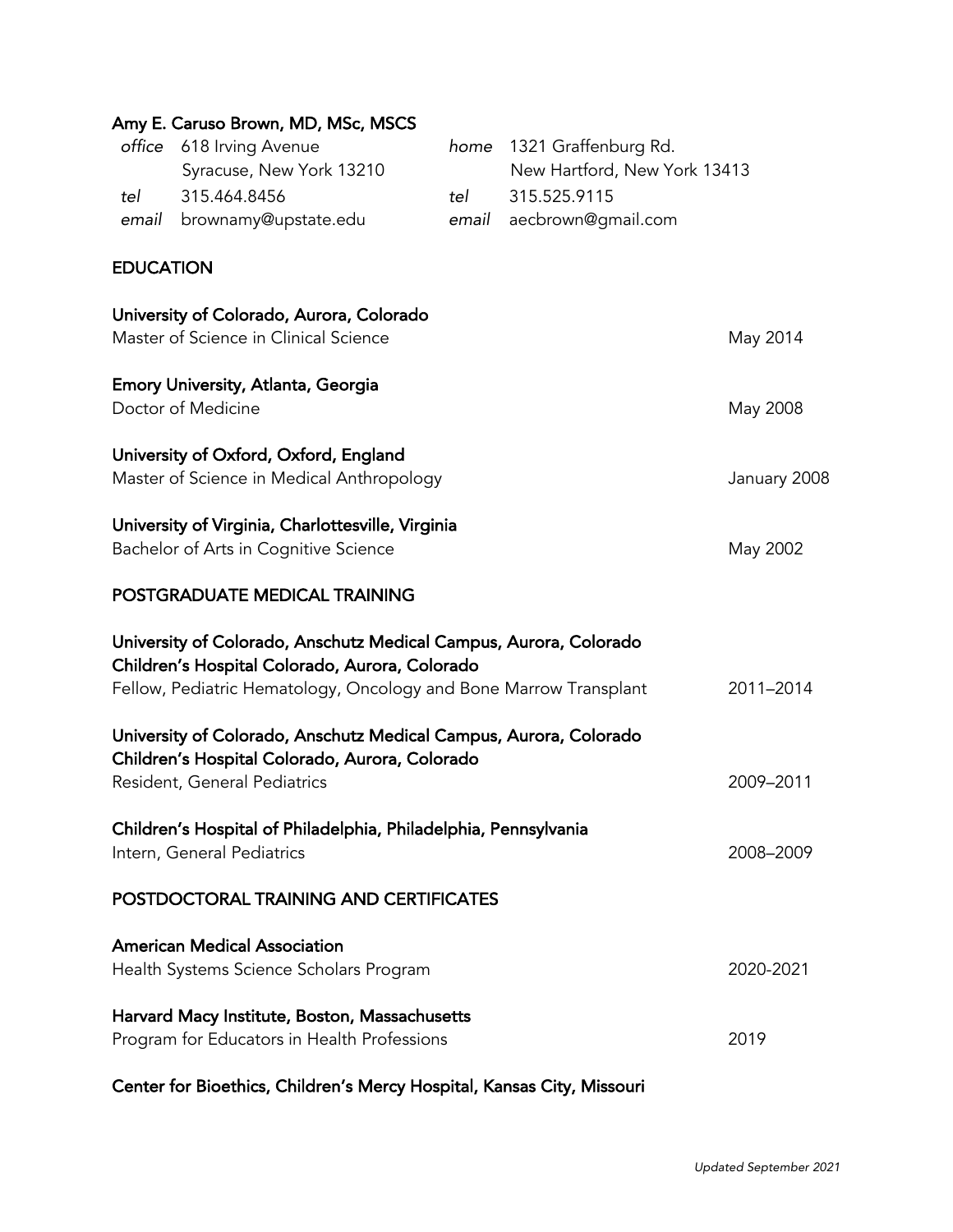| Certificate in Pediatric Bioethics                                                                                                                                                                                                                                          | 2016-2017                                              |
|-----------------------------------------------------------------------------------------------------------------------------------------------------------------------------------------------------------------------------------------------------------------------------|--------------------------------------------------------|
| University of Colorado, Anschutz Medical Campus, Aurora, Colorado<br>Certificate, Institute for Healthcare Safety, Quality, and Efficiency                                                                                                                                  | 2013                                                   |
| <b>ACADEMIC APPOINTMENTS</b>                                                                                                                                                                                                                                                |                                                        |
| <b>SUNY Upstate Medical University, Syracuse, New York</b><br>Associate Professor of Bioethics and Humanities, with tenure<br>Associate Professor of Pediatrics, with tenure<br>Assistant Professor of Bioethics and Humanities<br><b>Assistant Professor of Pediatrics</b> | 2019-present<br>2019-present<br>2014-2019<br>2014-2019 |
| University of Pennsylvania School of Medicine, Philadelphia, Pennsylvania<br>Instructor of Pediatrics                                                                                                                                                                       | 2008-2009                                              |
| <b>ADMINISTRATIVE APPOINTMENTS</b>                                                                                                                                                                                                                                          |                                                        |
| <b>SUNY Upstate Medical University, Syracuse, New York</b><br>Interim Chair, Center for Bioethics and Humanities                                                                                                                                                            | 2021-present                                           |
| <b>CLINICAL APPOINTMENTS</b>                                                                                                                                                                                                                                                |                                                        |
| Golisano Children's Hospital at Upstate, Syracuse, New York<br>Attending Physician, Pediatric Hematology/Oncology<br><b>Ethics Consultant</b>                                                                                                                               | 2014-present<br>2017-present                           |
| Crouse Hospital, Syracuse, New York<br>Attending Physician, Pediatric Hematology/Oncology<br>Ethics Consultant                                                                                                                                                              | 2014-present<br>2017-present                           |
| Upstate University Hospital, Syracuse, New York<br><b>Ethics Consultant</b>                                                                                                                                                                                                 | 2017-present                                           |
| <b>Upstate Community Hospital, New York</b><br><b>Ethics Consultant</b>                                                                                                                                                                                                     | 2017-present                                           |
| <b>CERTIFICATIONS AND LICENSURE</b>                                                                                                                                                                                                                                         |                                                        |
| <b>Healthcare Ethics Consultation Certification</b><br>American Board of Pediatrics, Certified (#106239)<br>Sub-Board of Pediatric Hematology/Oncology, Certified (#2812)<br>New York Medical License (#276988-Active)                                                      | 2019<br>2013<br>2015<br>2014                           |

*2 of 16*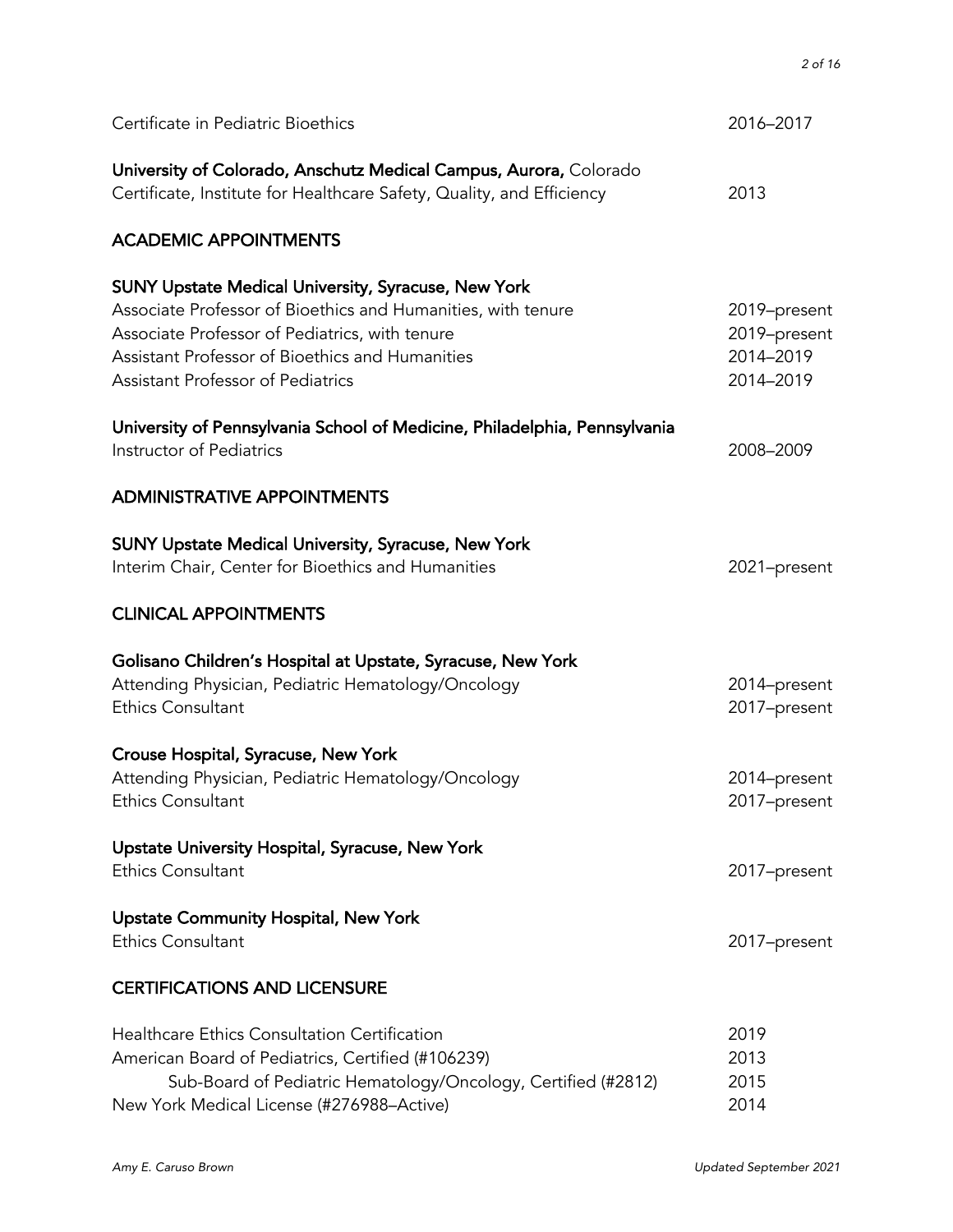### Peer-Reviewed Research Publications

- 1. Khoury NM, Suser JL, Germain LJ, Myers K, Caruso Brown AE, Lu FG. A study of a cultural competence and humility intervention for third-year medical students. *Academic Psychiatry*  2021; DOI: 10.1007/s40596-021-01518-8
- 2. Foot EV, Leonhard A, Majeski J, Zahn L, Li HH, Caruso Brown AE. "The stakes could not be higher": A mixed-methods study of parental social media use in pediatric oncology. *Pediatric Blood and Cancer* 2021; e29176. DOI: 10.1002/pbc.29176
- 3. Caruso Brown AE. The last bastion of paternalism? A reflection on proceduralism, power and privilege. *Journal of Clinical Ethics* 2021;32(2):173-81.
- 4. Caruso Brown AE. Acquiescence is not agreement: The problem of marginalization in pediatric decision making. *American Journal of Bioethics* 2021; epub ahead of print. DOI: 10.1080/15265161.2021.1887964
- 5. Kerasidou A, Bærøe K, Berger Z, Caruso Brown AE. The need for empathetic healthcare systems. *Journal of Medical Ethics* 2020;0:1–5. DOI: 10.1136/medethics-2019-105921
- 6. Caruso Brown AE. Social media in the pediatric hematology/oncology clinical space. *Journal of Pediatric Hematology/Oncology.* 2021;43:e37–e44. DOI: 10.1097/mph.0000000000001840
- 7. McKinney C, Caruso-Brown A, Montgomery K, Gillespie A, Coughlin R, Law D, Brouwer A, Tytler L, Hilden J, Nuss R. A quality initiative to decrease time to antibiotics in children with sickle cell disease and fever. *Pediatric Quality & Safety* 2020;5(1):e245. DOI: 10.1097/pq9.0000000000000245
- 8. Caruso Brown AE, Arthur JD, Mutrie LH, Lantos JD. Ethics rounds: Seeking a second opinion on social media. *Pediatrics* 2019;144(5): e20190817. DOI: 10.1542/peds.2019-0817
- 9. Caruso Brown AE, Hobart TR, Botash AS, Germain LJ. Can a checklist ameliorate bias in medical education? *Medical Education* 2019;530(5):510. DOI: 10.1111/medu.13840
- 10. Caruso Brown AE. Reconceiving decisions at the end of life in pediatrics: Decision making as a form of ritual. *Perspectives in Biology and Medicine* 2019;62(2):301-18. DOI: 10.1353/pbm.2019.0015
- 11. Caruso Brown AE, Frega KC<sup>\*</sup>. Who deserves access to care in children's hospitals? *Hastings Center Report* 2018;48(6):7-11. DOI: 10.1002/hast.929 (\*mentored medical student)
- 12. Sharma A, Johnson L, Caruso Brown A, Unguru Y, Lantos JD. Ethics rounds: An extravagant gift from a grateful patient. *Pediatrics* 2018;141:e20172837. DOI: 10.1542/peds.2017-2837
- 13. \*Kania T, Schafer ML, Caruso Brown AE, Olick RS, Lantos JD. Ethics rounds: Should a teen be allowed to leave the hospital AMA to attend his father's funeral? *Pediatrics* 2018;141(5):e20170902. DOI: 10.1542/peds.2017-0902 (\*mentored medical student)
- 14. Caruso Brown AE, Slutzky AR. Refusal of treatment of childhood cancer: A systematic review. *Pediatrics* 2017;140(6):e20171951. DOI: 10.1542/peds.2017-1951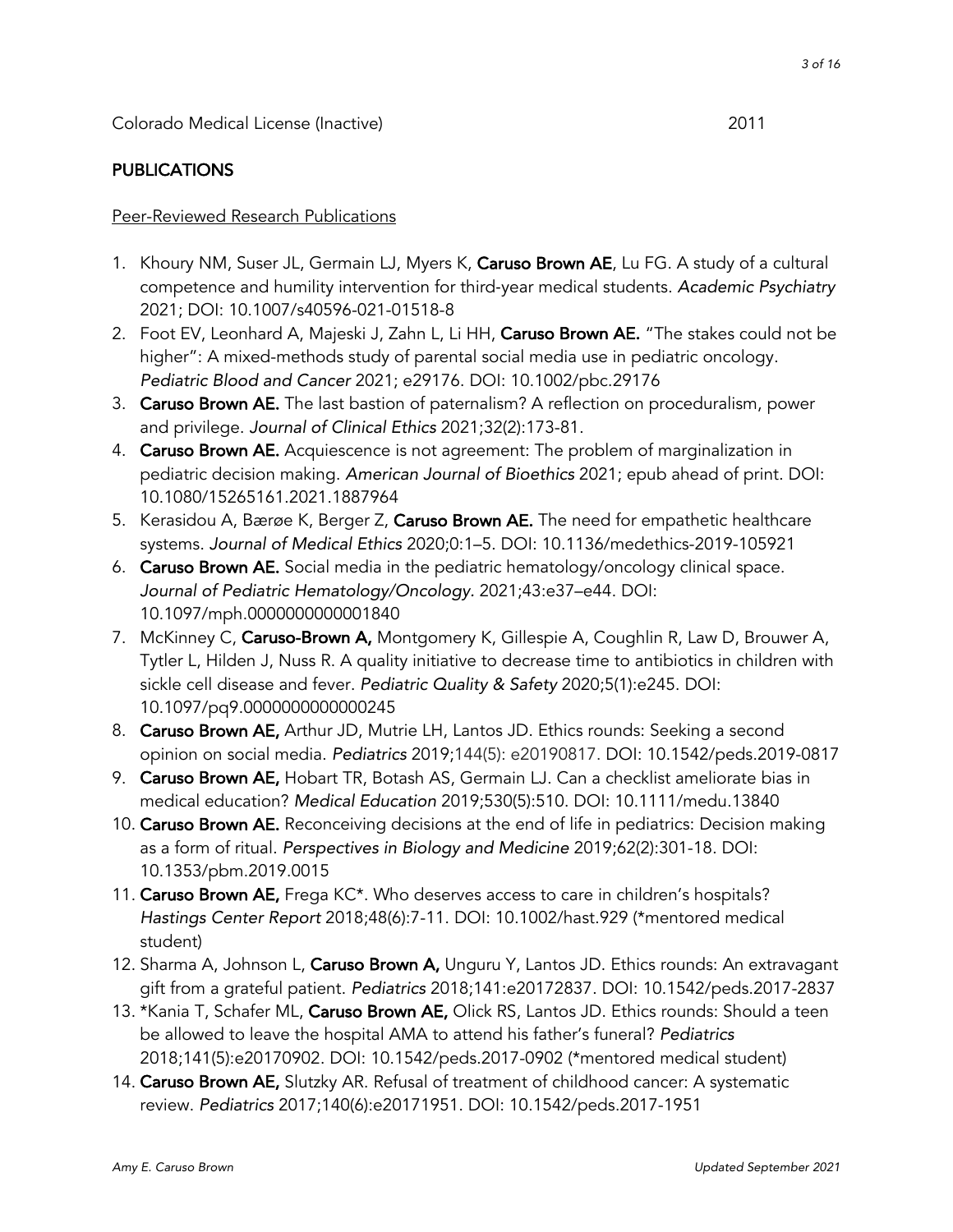- 15. Caruso Brown AE. Choosing to care for children who might die: Conversations with pediatric residents. *Perspectives in Biology and Medicine* 2017;60(2):247-257. DOI: 10.1353/pbm.2017.0031
- 16. Caruso Brown AE. At the intersection of faith, culture, and family dynamics: A complex case of refusal of treatment for childhood cancer. *Journal of Clinical Ethics* 2017;28(3):215-222. PMID: 28930710
- 17. Caruso Brown AE, Suryadevara M, Welch TR, Botash AS. "Being persistent without being pushy": Student reflections on vaccine hesitancy. *Narrative Inquiry in Bioethics* 2017;7(1):59–70. DOI: 10.1353/nib.2017.0018
- 18. Cattivelli K, Campagna DR, Schmitz-Abe K, Heeney MM, Yaish HM, Caruso Brown AE, Kearney S, Walkovich K, Markianos K, Fleming MD, Neufeld EJ. Ringed sideroblasts in beta-thalassemia. *Pediatric Blood and Cancer* 2017;64(5):e26324. DOI: 10.1002/pbc.26324
- 19. Caruso Brown AE, Asturias EJ, Melgar M, Antillón FA, Mettler PL, Levin MJ. Incidence and consequences of varicella in children treated for cancer in Guatemala. *World Journal of Pediatrics* 2016;12(3):320-326. DOI: 10.1007/s12519-016-0025-y
- 20. Caruso Brown AE, Cohen M, Tong S, Braverman R, Rooney J, Giller R, Levin MJ. Pharmacokinetics and safety of cidofovir for life-threatening viral infections in pediatric hematopoietic stem cell transplant recipients. *Antimicrobial Agents and Chemotherapy* 2015;59(7):3718-25. DOI: 10.1128/AAC.04348-14
- 21. Caruso Brown AE. Family-centered care and evidence-based medicine in conflict: Lessons for pediatricians. *Hospital Pediatrics* 2015;5(1):52-54. DOI: 10.1542/hpeds.2014-0082
- 22. Caruso Brown AE, Howard SC, Baker J, Ribeiro RC, Lam CG. Reported availability and gaps of pediatric palliative care in low-income and middle-income countries: A systematic review. *Journal of Palliative Medicine* 2014;17(12):1369-83. DOI: 10.1089/jpm.2014.0095
- 23. \*Kidwell KS, Kopp WE, Albano EA, Caruso Brown AE. "Ghosts in my body": Seizure-like presentation of hypocalcemic tetany secondary to hypomagnesemia in a patient receiving cetuximab therapy for metastatic medulloblastoma. *Journal of Pediatric Hematology/Oncology* 2014;36(4):305-07. DOI: 10.1097/MPH.0b013e318282d99c (\*mentored resident)
- 24. Schmotzer CL, **Brown AE,** Roth S, Castillejo M, Johnson J, Hillyer CD, Josephson CD. Procedure-specific preoperative red blood cell preparation and utilization management in pediatric surgical patients. *Transfusion* 2010;50:861-867. DOI: 10.1111/j.1537- 2995.2009.02524.x

# Invited Publications

- 1. Caruso Brown AE. Constrained adolescent autonomy for healthcare should include participation in survey research. *American Journal of Bioethics* 2020;20(10):85-87. DOI: 10.1080/15265161.2020.1806377
- 2. Caruso Brown AE. Reconsidering refusal: Are some cases refractory even to the best tools? *American Journal of Bioethics* 2018;18(8):61-63. DOI: 10.1080/15265161.2018.1485771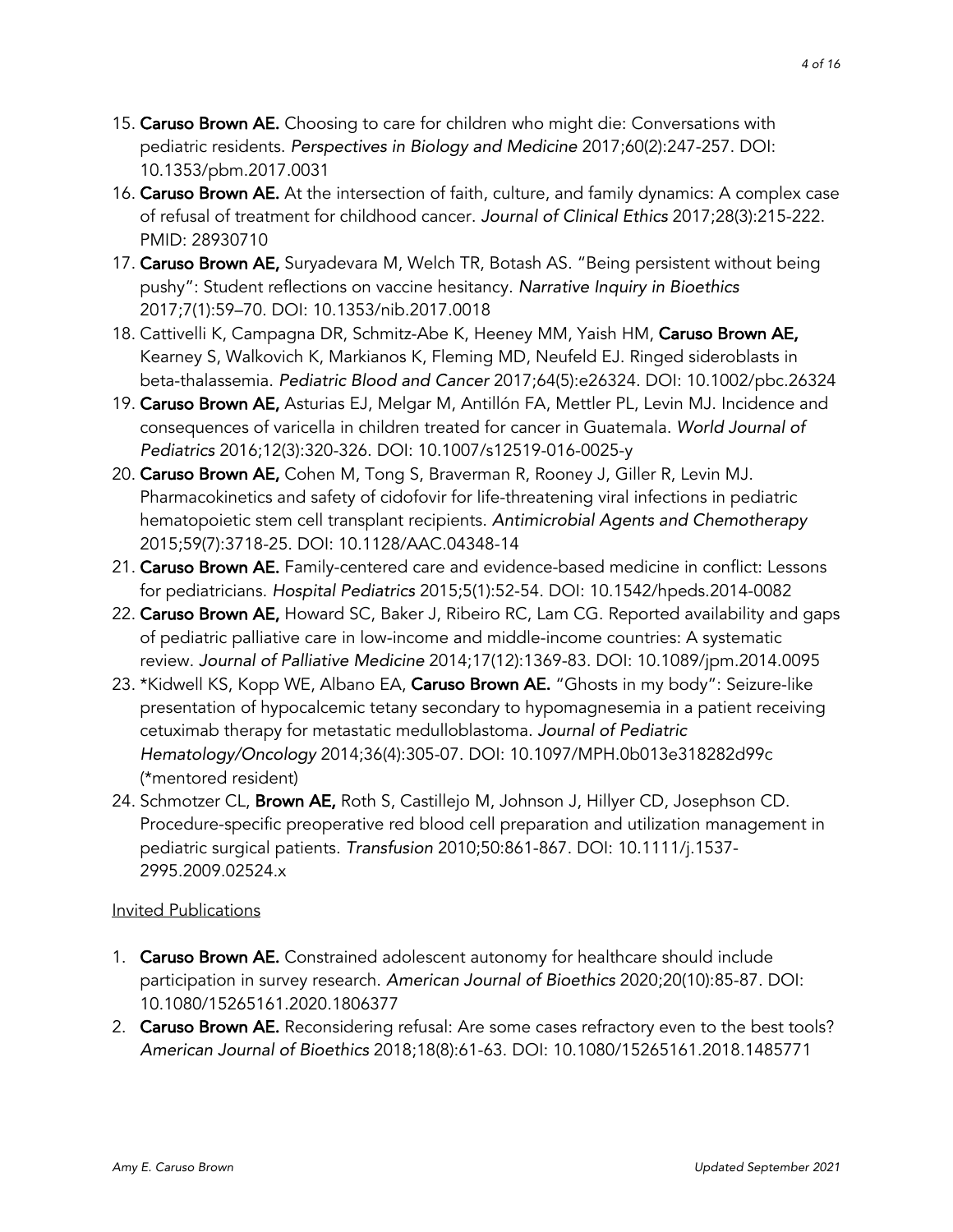- 3. Caruso Brown AE, Garden R. From silence into language: Questioning the power of physician illness narratives. *AMA Journal of Ethics* 2017;19(5):501-07. DOI: 10.1001/journalofethics.2017.19.5.imhl1-1705
- 4. **Caruso Brown AE.** Should clinicians intervene if they suspect that a caregiver whose child has cancer is at risk of psychological harm? *AMA Journal of Ethics* 2017;19(5):493-500. DOI: 10.1001/journalofethics.2017.19.5.msoc3-1705

### Narrative Essays and Non-Peer-Reviewed Commentaries

- 1. Hootnick RD, Ellingsworth L, Mauchin R, Caruso Brown AE. "It occupied her entire childhood": Looking back on limb lengthening. *Pediatrics* 2021;147(2): e20201055. DOI: 10.1542/peds.2020-1055 (peer-reviewed)
- 2. Caruso Brown AE. Separating discomfort from humiliation and mistreatment. *Academic Medicine* 2020;95(5):669.
- 3. Caruso Brown AE. Treating addiction as a terminal disease. *New England Journal of Medicine* 2020; 382:207-209. DOI: 10.1056/NEJMp1909298 (peer-reviewed)
- 4. Caruso Brown AE. Embracing discomfort on the path to humility. *Academic Medicine*  2019;94(6):795. DOI: 10.1097/ACM.0000000000002678
- 5. Caruso Brown AE. Porous boundaries. *Journal of the American Medical Association* 2017;317(24):2487-88. PMID: 28655020 DOI: 10.1001/jama.2017.1589
- 6. Welch TR, Caruso Brown AE, Botash AS. Using student reflective narratives to teach professionalism and systems-based practice. *Journal of Pediatrics* 2017;187:5-6.e1. DOI: 10.1016/j.jpeds.2017.04.049
- 7. Caruso Brown AE. Making a safe space possible. *Academic Pediatrics* 2017;17(4):343-44. DOI: 10.1016/j.acap.2017.03.009
- 8. Caruso Brown AE. Finding faith in skepticism and symbolism in science. *Narrative Inquiry in Bioethics* 2016;6(3):159-161.

Bibliography available online at: https://www.ncbi.nlm.nih.gov/myncbi/1F9gek5wjv954/bibliography/public/

# Contributions to Books, Including Chapters

- 1. Caruso Brown AE, Hobart TR, Morrow CB, eds. *Bioethics, Public Health, and the Social Sciences for the Medical Professions: An Integrated, Case-Based Approach.* Springer Nature; July 2019. DOI: 10.1007/978-3-030-03544-0 Available online: https://www.springer.com/gp/book/9783030035433
- 2. Caruso Brown AE. Chapter 1: Introduction. In: Caruso Brown AE, Hobart TR, Morrow CB, eds. *Bioethics, Public Health, and the Social Sciences for the Medical Professions: An Integrated, Case-Based Approach.* Springer Nature; July 2019.
- 3. Caruso Brown AE. Chapter 2: Approaches to using this book. In: Caruso Brown AE, Hobart TR, Morrow CB, eds. *Bioethics, Public Health, and the Social Sciences for the Medical Professions: An Integrated, Case-Based Approach.* Springer Nature; July 2019.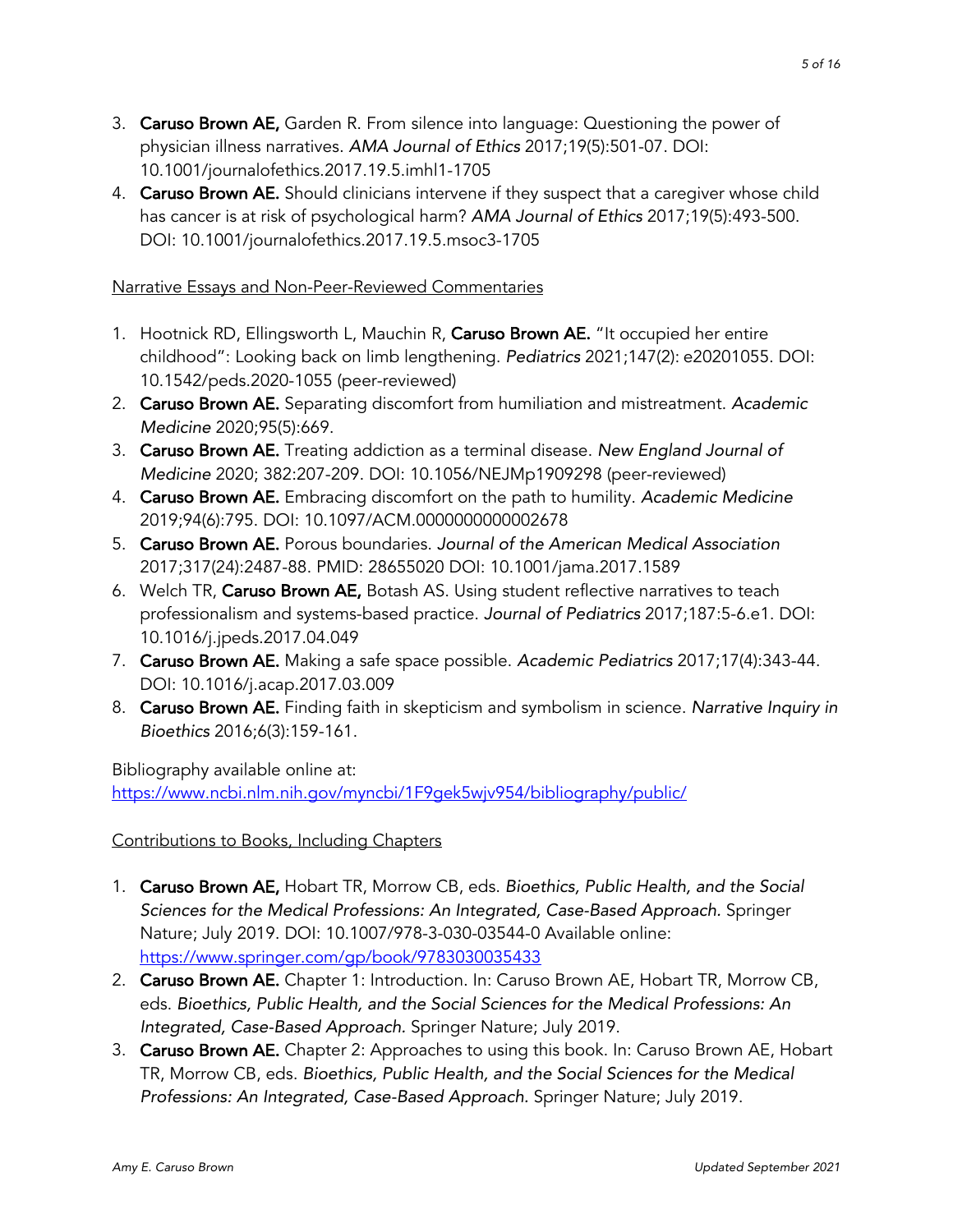- 4. Caruso Brown AE, Morrow CB. Chapter 23: "They say my baby's head is too small". In: Caruso Brown AE, AE, Hobart TR, Morrow CB, eds. *Bioethics, Public Health, and the Social Sciences for the Medical Professions: An Integrated, Case-Based Approach.* Springer Nature; July 2019.
- 5. Caruso Brown AE, Brown CA. Context of the middle years: Parallel developments in pediatrics and health care. In: Turner JC, Brown CA, eds. *The Pips of Child Life II: The Middle Years of Play in Hospitals*. 2016; Dubuque, IA: Kendall Hunt Publishing.

#### Non-Peer-Reviewed Publications, Including Blogs and Poetry

- 1. Caruso Brown AE, McLeod A, Klugman S, Jones. Promoting antiracism in case-based learning. 2020; August. *NCEAS Blog.* Archived at: https://sdoheducation.org/communityhub/promoting-antiracism-in-case-based-learning/
- 2. Caruso Brown AE. Making social and structural determinants of health visible to learners at the bedside. 2020; August. *NCEAS Blog.* Archived at: https://sdoheducation.org/community-hub/august-blog/
- 3. Caruso Brown AE. Bringing bioethics to SDOH and SDOH to bioethics: A justice-centered bioethics curriculum for medical students. 2019; September. *NCEAS Blog.* Archived at: https://sdoheducation.org/community-hub/bringing-bioethics-to-sdoh-and-sdoh-tobioethics-a-justice-centered-bioethics-curriculum-for-medical-students/
- 4. Caruso Brown AE. Telling people terrible things. 2019; 21 May. *CLOSLER.* Archived at: https://closler.org/connecting-with-patients/telling-people-terrible-things
- 5. Caruso Brown AE. Tensions and challenges in a justice-oriented bioethics curriculum for medical students. 2017; 12 September. *Ethox Centre Blog.* Archived at: https://ethoxblog.wordpress.com/2017/09/12/tensions-and-challenges-in-a-justiceoriented-bioethics-curriculum-for-medical-students/
- 6. Caruso Brown AE. Lifting the clinical gaze. *The Intima – Crossroads Blog.* 2015; 4 July. Archived at: http://www.theintima.org/blog/lifting-the-clinical-gaze-by-amy-caruso-brown
- 7. Caruso Brown AE. Don't believe everything you read. *Peds to Parents Blog: Notes from Upstate Professionals to Parents and Caregivers.* 2015; June 16. Archived at: http://blogs.upstate.edu/pedstoparents/2015/06/16/dont-believe-everything-you-read/
- 8. Caruso Brown AE. Q&A: Do results from research on children's cancers ever shed light on cancers that adults experience? *Upstate Health.* 2015; Winter.
- 9. Caruso Brown AE. E.B. *The Intima: A Journal of Narrative Medicine.* 2015; Spring.

# GRANTS AND FUNDING

| Richard & Jean Clark Foundation | "Impact of Social Media on the | \$14,458.50    |
|---------------------------------|--------------------------------|----------------|
| Pediatric Research Fund Award   | Patient-Family Pediatrician    | July 1, 2019 – |
|                                 | Relationship"                  | November 15,   |
|                                 |                                | 2020           |

# PRESENTATIONS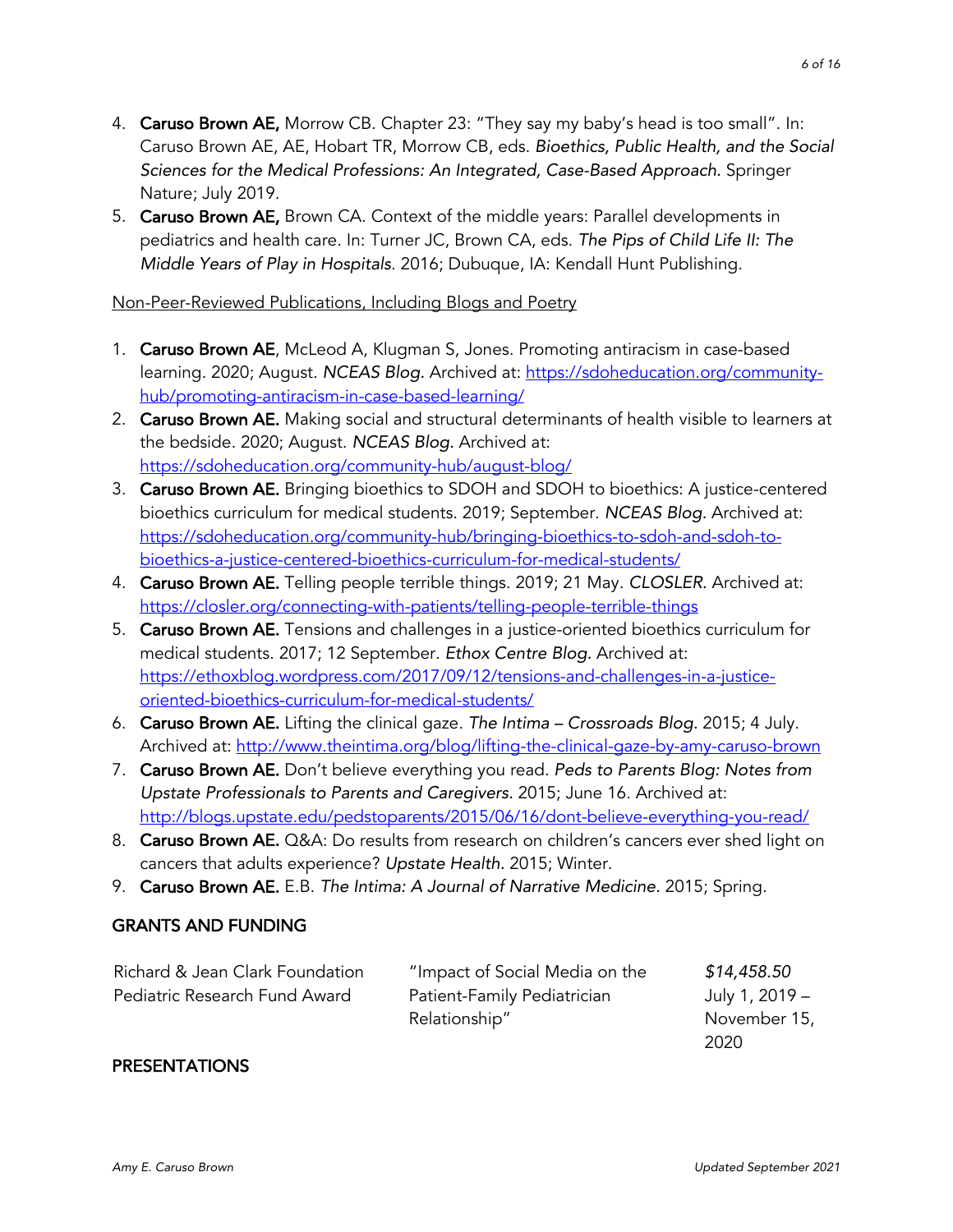#### Oral Presentations – National/International

- 1. Caruso Brown AE. "Do reasons matter? A consideration of faith, culture and gender in pediatric disagreements." (paper presentation) International Conference on Clinical Ethics Consultation, Cape Town, South Africa, December 2021. (upcoming)
- 2. Caruso Brown AE. "Teaching health professions students to practice humility as a means to systemic change: a proposal for building trust and trustworthiness." (paper presentation) Academy for Professionalism in Healthcare Annual Meeting (online), February 2021.
- 3. Unguru Y, Caruso Brown AE, Talati Paquette E. "Responding to treatment refusal, respecting pluralistic values and retaining the child's right to flourish: Ethical considerations when parents and children with curable cancer say no to physicians' treatment recommendations." (panel presentation) American Society for Bioethics and Humanities Annual Meeting, Washington, DC (online), October 2020.
- 4. Caruso Brown AE, Fabi RE, Germain LJ. "Making social and structural determinants of health visible: Best practices for bedside teaching." (workshop) National Collaborative for Education to Address the Social Determinants of Health Annual Meeting, Chicago, Illinois, Fall 2020. (cancelled due to COVID19)
- 5. Caruso Brown AE. "Acquiescence is not agreement: Considering the voices of marginalized decision makers in pediatric disagreements." (paper presentation) American Society for Bioethics and Humanities Annual Meeting, Pittsburgh, Pennsylvania, 27 October 2019.
- 6. Moore BA, Aylett S, Lantos J, Caruso Brown AE. "'My child, my choice': When parents turn to social media." (panel presentation) American Society for Bioethics and Humanities Annual Meeting, Pittsburgh, Pennsylvania, 26 October 2019.
- 7. Kerasidou A, Bærøe K, Berger Z, Caruso Brown A. "Developing empathetic healthcare systems." (paper presentation) European Association of Centres of Medical Ethics Annual Conference, Oxford, England, 14 September 2019.
- 8. Caruso Brown AE. "The future of medical education: Teaching medical students to address health inequities in a polarized world." (paper presentation) American Society for Bioethics and Humanities Annual Meeting, Anaheim, California, 20 October 2018.
- 9. Caruso Brown AE. "What lies ahead for the family-pediatrician relationship in the age of social media: Trust, power, and a changing culture." American Society for Bioethics and Humanities Annual Meeting, Anaheim, California, 18 October 2018.
- 10. Caruso Brown AE, Brown CA. "Innovations in child life education: Implementing problembased learning methods for child life specialists." Child Life Council 34th Annual Conference on Professional Issues, Orlando, Florida, 21 May 2016. (3-hour intensive workshop, with enduring materials)
- 11. Caruso Brown AE, Brown CA. "Inspiring ethical practice in child life: Core principles and approaches to 21st century dilemmas." Child Life Council 34th Annual Conference on Professional Issues, Orlando, Florida, 20 May 2016.
- 12. Caruso Brown AE. "Grounding the family-provider relationship in the digital community: A case study." ePatients: The Medical, Ethical and Legal Repercussions of Blogging and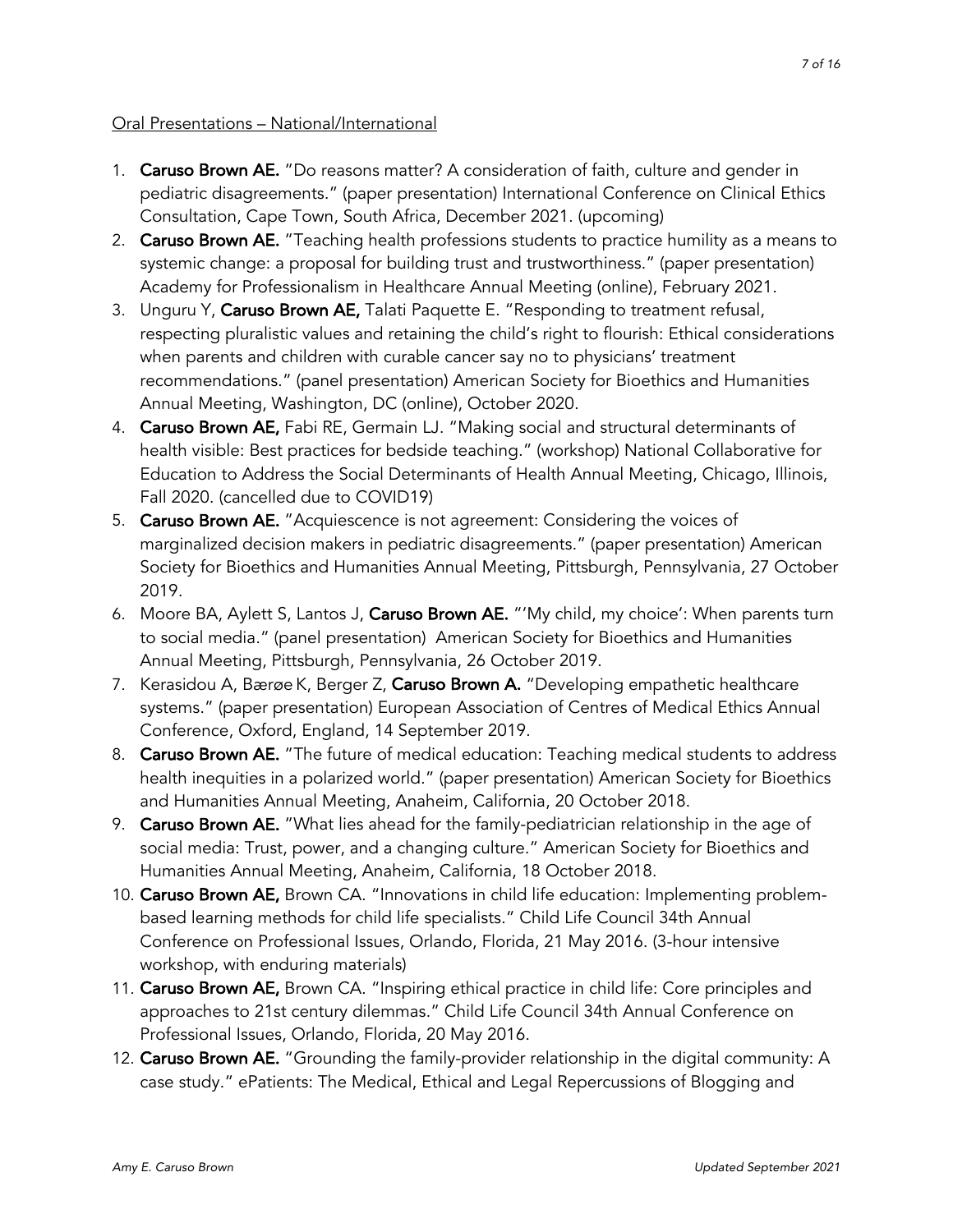Micro-Blogging Experiences of Illness and Disease, Queen's University, Belfast, Northern Ireland, 11 September 2015.

- 13. Caruso Brown AE. "Understanding end of life choices for children with cancer in the context of family healing: Applying medical anthropology to medical practice." National Conference for Physician-Scholars in the Humanities and Social Sciences, 5th Biennial Conference, San Francisco, California, 13 April 2013.
- 14. Caruso Brown AE, Howard SC, Baker J, Ribeiro RC, Lam CG. "Global map of pediatric palliative care in low- and middle-income countries: Systematic review of the availability of core elements." 44th Congress of the International Society of Pediatric Oncology (SIOP), London, England, 8 October 2012.

# Oral Presentations – Local/Regional

1. Caruso Brown AE, Sheppard VM, Christopher JL. "An examination of provider, organizational, and patient care factors that influence prenatal care seeking and utilization behavior among African-American women." Center for Pediatric Research, Eastern Virginia Medical School, Norfolk, Virginia, August 2001.

#### Poster Presentations – National/International

- 1. Sous W, Lupone C, Germain L, Caruso Brown A, Cronkright P, Hobson E, Connolly H, Shaw A. Global health in primary care: A clinical education intervention addressing resident perceptions of refugee care. Consortium of Universities for Global Health Annual Meeting (virtual), 12-14 March 2021.
- 2. Lanzel AF\*, Brock KE, Rosenberg AR, Baker JN, Brown AE, Mertens A, Pentz R, Wasilewski-Masker K. Decision making in the face of incurable high-grade gliomas: a qualitative analysis. 18th International Symposium on Pediatric Neuro-Oncology, Denver, Colorado, July 2018. Reprinted in: Neuro-Oncology. 2018 Jun 22;20(suppl\_2):i90-. (\*mentored fellow)
- 3. \*Ezeoke O, Goteti S, Caruso Brown AE. Is there a secondary vaccine hesitancy? Parental attitudes toward revaccination of childhood cancer survivors. Abstract Forum, American Society of Clinical Oncology, June 2018. (\*mentored medical student)
- 4. Cashell J\*, Dandekar S, Comito M, Brown A, Leslie D, Levin M, Schmid S. Retention of vaccine-mediated humoral immunity in the post-therapy pediatric oncology population. 31st Annual Meeting of the American Society of Pediatric Hematology/Oncology, Pittsburgh, Pennsylvania, May 2018. (mentored fellow)
- 5. \*Faulk KM, McKinney C, Nuss R, Rose L, Rose S, Gillespie A, Coughlin R, Hilden J, Caruso Brown AE. "Identifying barriers to timely care for febrile children with sickle cell disease and implementing an educational intervention targeting families with limited English literacy." 27th Annual Meeting of the American Society of Pediatric Hematology/Oncology, Chicago, Illinois, May 2014. (\*mentored medical student)
- 6. Caruso Brown AE, Howard SC, Baker J, Ribeiro RC, Lam CG. "Evaluating home-based pediatric palliative care globally: A systematic review." 45th Congress of the International Society of Pediatric Oncology (SIOP), Hong Kong, China, September 2013.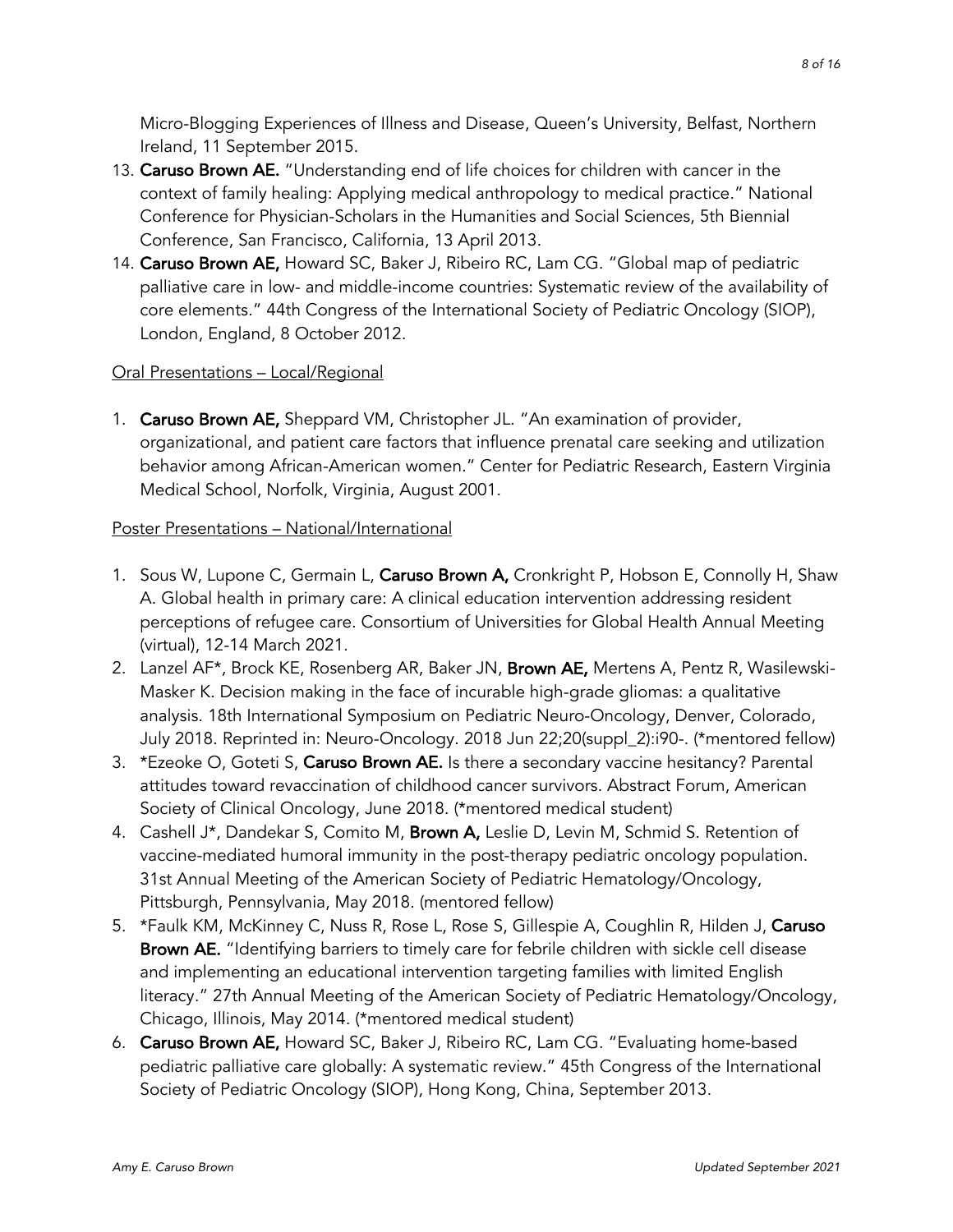Invited Presentations – National/International

- 1. "Mitigating bias and integrating equity in medical education: A checklist-based approach." Eastern Virginia Medical School, Norfolk, Virginia, 4 November 2021. (upcoming)
- 2. "Family-pediatrician disagreements in the age of social media." Yale University School of Medicine, New Haven, Connecticut, 20 October 2021. (upcoming)
- 3. "Bias mitigation in health professions education: A checklist approach." Eastern Virginia Medical School, Norfolk, Virginia, 19 October 2021. (upcoming)
- 4. "Bias mitigation in nursing education: A checklist approach." Rush University College of Nursing, Chicago, Illinois, 14 September 2021. (upcoming)
- 5. "The bias checklist: A 2-part inclusive pedagogy workshop." University of Nebraska Medical Center, Omaha, Nebraska, 26 August 2021.
- 6. "The elephant in the room: Ethics and equity in morbidity and mortality conferences." Grand Rounds, Department of Otolaryngology, University of Kansas Medical Center, Kansas City, Kansas, 16 August 2021.
- 7. "Mitigating bias and integrating equity in health professions education: A checklist approach." University of Texas Medical Branch School of Health Professions, Galveston, Texas, 25 June 2021.
- 8. "Do reasons matters? Reconsidering pediatric disagreements." Children's Mercy Hospital, Kansas City, Missouri, 22 June 2021.
- 9. "Mitigating bias and integrating equity in health professions education." Medical Education Grand Rounds, University of Vermont Lerner College of Medicine, 21 May 2021.
- 10. "Cultural and structural humility in research and practice." Pediatric Academic Societies, Ethics Course for Fellows: Ethical Principles Foundational to Medical Professionalism, 30 April 2021.
- 11. "Embracing discomfort on the path toward humility with patients." Concordia University Wisconsin, Mequon, Wisconsin, 21 April 2021.
- 12. "Creating diverse, equitable and inclusive content in health and medical education." International Association of Medical Science Educators Spring Webinar Series, 4 March 2021.
- 13. "Creating diverse, equitable and inclusive content in health professions education." American Society of Clinical Laboratory Sciences Annual Meeting, Keynote Address, 25 February 2021.
- 14. "Making social determinants of health visible to learners at the bedside." National Collaborative for Education to Address the Social Determinants of Health Webinar Series, Northwestern University, Chicago, Illinois, 3 February 2021. Available online at: https://sdoheducation.org/community-hub/making-social-determinants-of-health-visible-tolearners-at-the-bedside/
- 15. "Mitigating bias in medical education using a checklist: A workshop." Ohio State University, Columbus, Ohio, 7 December 2020.
- 16. "The Bias Checklist: A tool for promoting diversity, equity and inclusion in healthcare education." University of Texas Medical Branch, Galveston, Texas, 1 October 2020.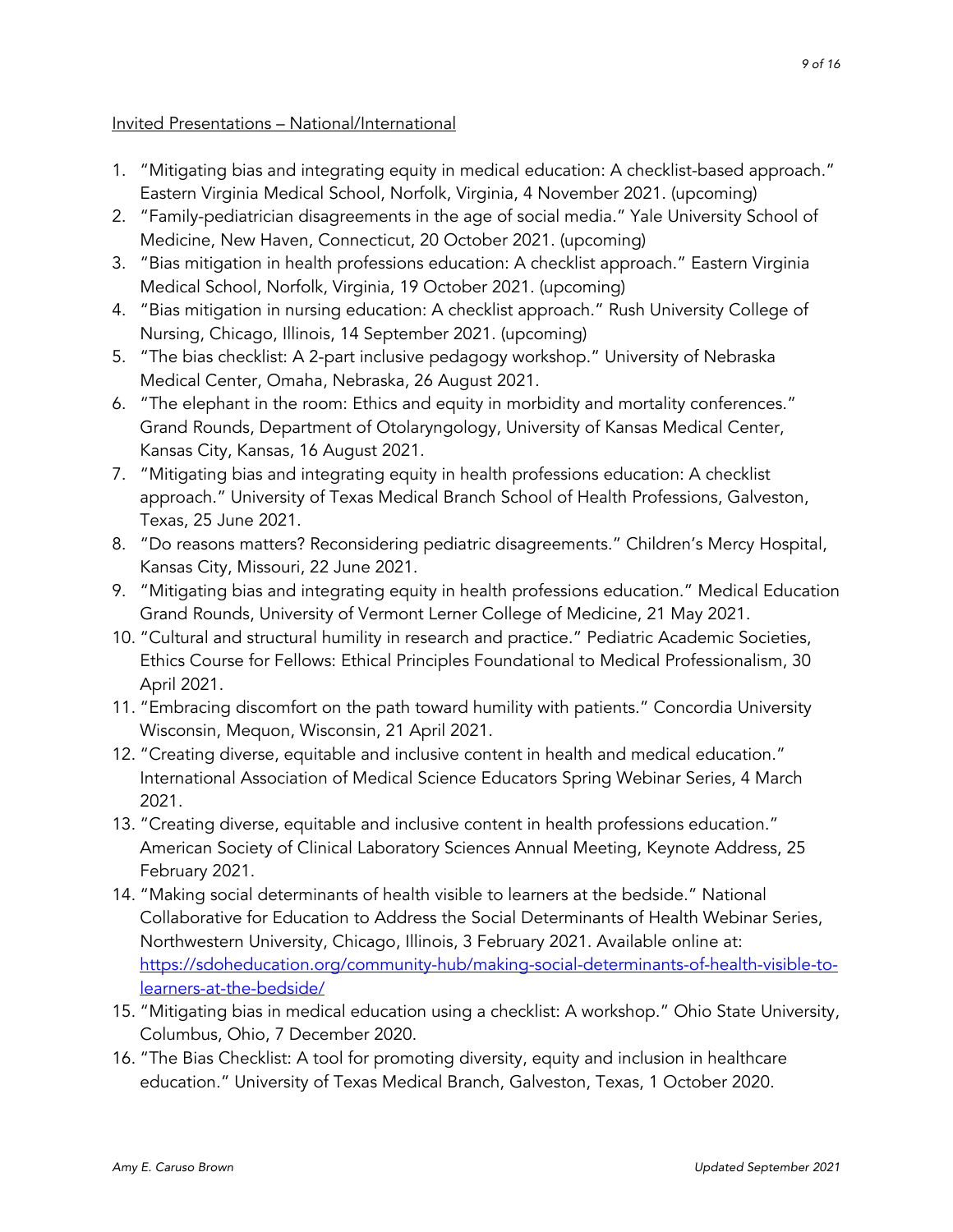- 17. "De-biasing medical education: A checklist methodology." National Collaborative for Education to Address the Social Determinants of Health Webinar Series, Northwestern University, Chicago, Illinois, 20 November 2019. Archived online at: https://sdoheducation.org/community-hub/de-biasing-medical-education-a-checklistmethodology/
- 18. "Social media and the family-pediatrician relationship." Children's Oncology Group Fall Meeting, Atlanta, Georgia, 13 September 2019.
- 19. "Is being treated at a children's hospital a right or a privilege?" Pediatric Bioethics Webinar Series, Children's Mercy Hospital, Kansas City, Missouri, 10 May 2018.
- 20. "Refusal of treatment for childhood cancer: A reconsideration." Grand Rounds, Children's Mercy Hospital, Kansas City, Missouri, 10 May 2018. (CME 1.0)
- 21. "Moral distress in the quest for health equity in the U.S." Green Templeton College, University of Oxford, Oxford, England, 6 September 2017.
- 22. "Do moral foundations matter in bioethics education?" Ethox Centre, Nuffield Department of Population Health, University of Oxford, Oxford, England, 6 September 2017.
- 23. "Porous boundaries: Social media and pediatric oncology." Motol University Hospital, Prague, Czech Republic, 10 June 2016.
- 24. "Clinical ethics in pediatrics: Resolving conflicts in pediatric oncology." St. Anna Children's Hospital, Vienna, Austria, 9 June 2016.
- 25. "Clinical ethics in pediatrics: Resolving conflicts in pediatric oncology." Hospital Krámare, Bratislava, Slovakia, 8 June 2016.
- 26. "Porous boundaries: Social media and pediatric oncology." Hospital Krámare, Bratislava, Slovakia, 7 June 2016.
- 27. "Treatment choice for children with cancer: Integrating the concept of family healing." Center for Bioethics and Humanities, SUNY Upstate Medical University, Syracuse, New York, 12 June 2014.
- 28. "Lessons for clinical research and pediatric oncology practice from a resource-limited setting." Department of Pediatrics, Cleveland Clinic, Cleveland, Ohio, 8 April 2014.

# Invited Presentations – Local/Regional

- 1. "When parents and doctors disagree." Hamilton College, Clinton, New York, 3 October 2019.
- 2. "Trust, power, control: Social media and the family-pediatrician relationship." Mellon Corridor Health Humanities Working Group Meeting, Syracuse University, Syracuse, New York, 26 April 2019.
- 3. "Patient safety, medical error and malpractice." Quinnipiac University School of Law, North Haven, Connecticut, 21 March 2019.
- 4. "Health disparities in the care of children with cancer: Does bias lead to delays in diagnosis?" Population Health Symposium, Syracuse University, Syracuse, New York, 2 November 2018.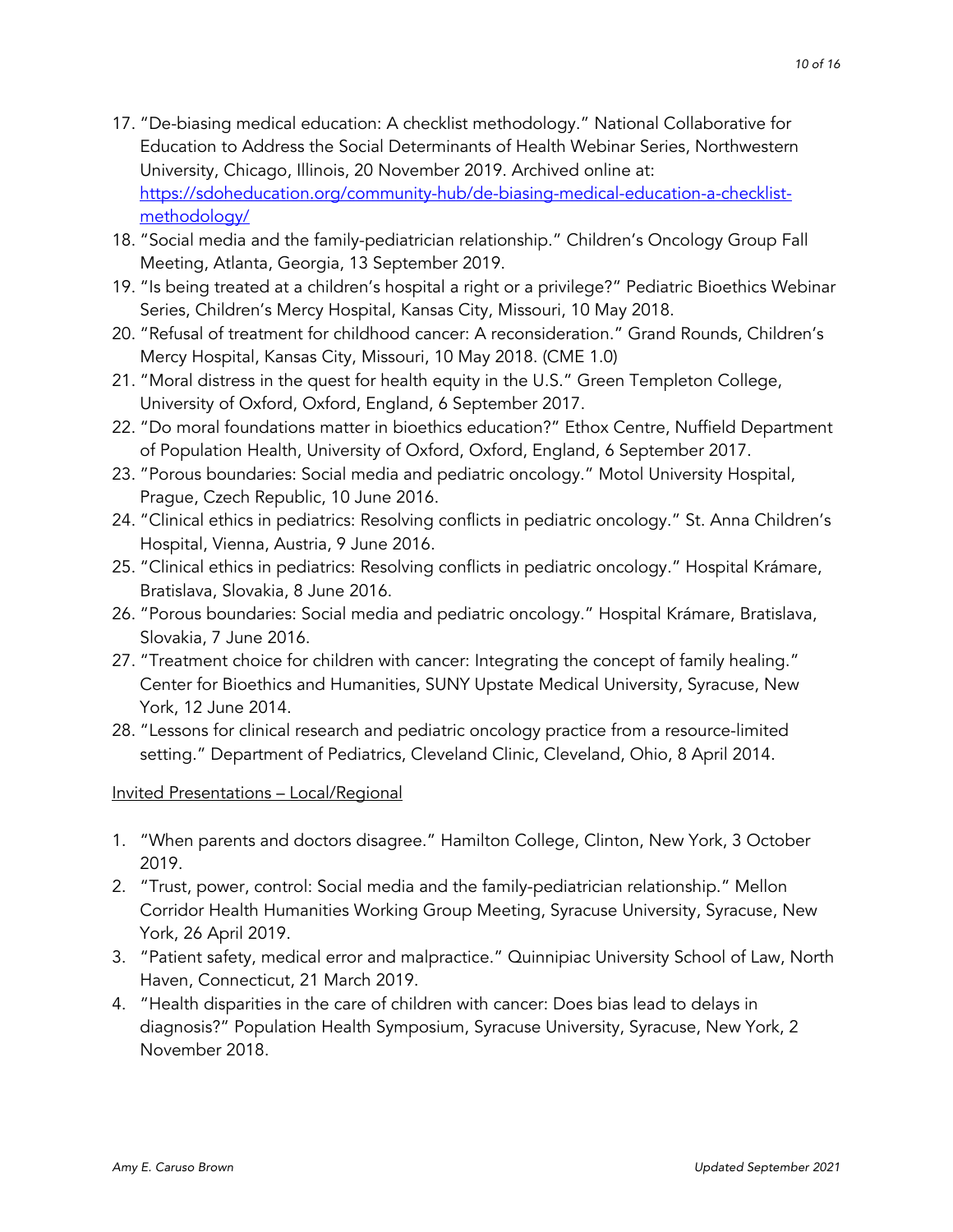- 5. "Bioethical considerations in the care of children with cancers and blood disorders." Thruway Pediatric Hematology/Oncology Consortium, Buffalo, New York, 19 October 2018.
- 6. "Ethical issues in early-phase clinical trials and access to experimental drugs." New York State Chapter of the Society of Clinical Research Associates, Skaneateles, New York, 15 July 2016.
- 7. "Perceptions of prenatal care among African-American women in the urban South." Green College, University of Oxford, Oxford, England, 6 February 2007.

#### Interviews, Podcasts and Other Media

- 1. Course challenges medical students to avoid biases in decision making. *HealthLink On Air,*  SUNY Upstate Medical University, 10 September 2020. Available online at: https://www.upstate.edu/hloa/2020/091020-caruso-brown-interview.php
- 2. Ethics and communication during a pandemic. *Pediatric Ethics Podcast Series,* Children's Mercy Hospital, 16 March 2020. Available online at: https://radiomd.com/childrens-mercypeds/item/41906-ethics-and-communication-during-a-pandemic
- 3. How social media and online media affect medical decisions and whether you should friend your doctor on Facebook. *HealthLink On Air,* SUNY Upstate Medical University, 9 August 2017. Available online at: https://www.upstate.edu/hloa/2017/0810-how-socialmedia-and-online-media-affect-medical-decisions-and-whether-you-should-friend-yourdoctor-on-facebook.php
- 4. Childhood cancer survival rates are high, but problems can develop later in life. *HealthLink On Air,* SUNY Upstate Medical University, 9 August 2017. Available online at: https://www.upstate.edu/hloa/2017/0811-childhood-cancer-survival-rates-are-high-butproblems-can-develop-later-in-life.php

# TEACHING ACTIVITIES

Undergraduate Medical Education: Courses

|                        | <b>SUNY Upstate Medical University, Syracuse, New York</b>                              |              |
|------------------------|-----------------------------------------------------------------------------------------|--------------|
| Co-Director            | Patients to Populations (P2P)                                                           | 2016-present |
| Preceptor              | <b>Clinical Bioethics Clerkship</b>                                                     | 2014-present |
| Instructor             | Physicians and Social Responsibility I                                                  | 2014-2018    |
| Instructor             | Physicians and Social Responsibility II                                                 | 2014-2018    |
| Director               | Excellence in Care (replaced by P2P)                                                    | 2015-2016    |
| Preceptor/<br>Lecturer | Ethical, Legal and Social Issues in Medicine<br>(course replaced by Excellence in Care) | 2014-2015    |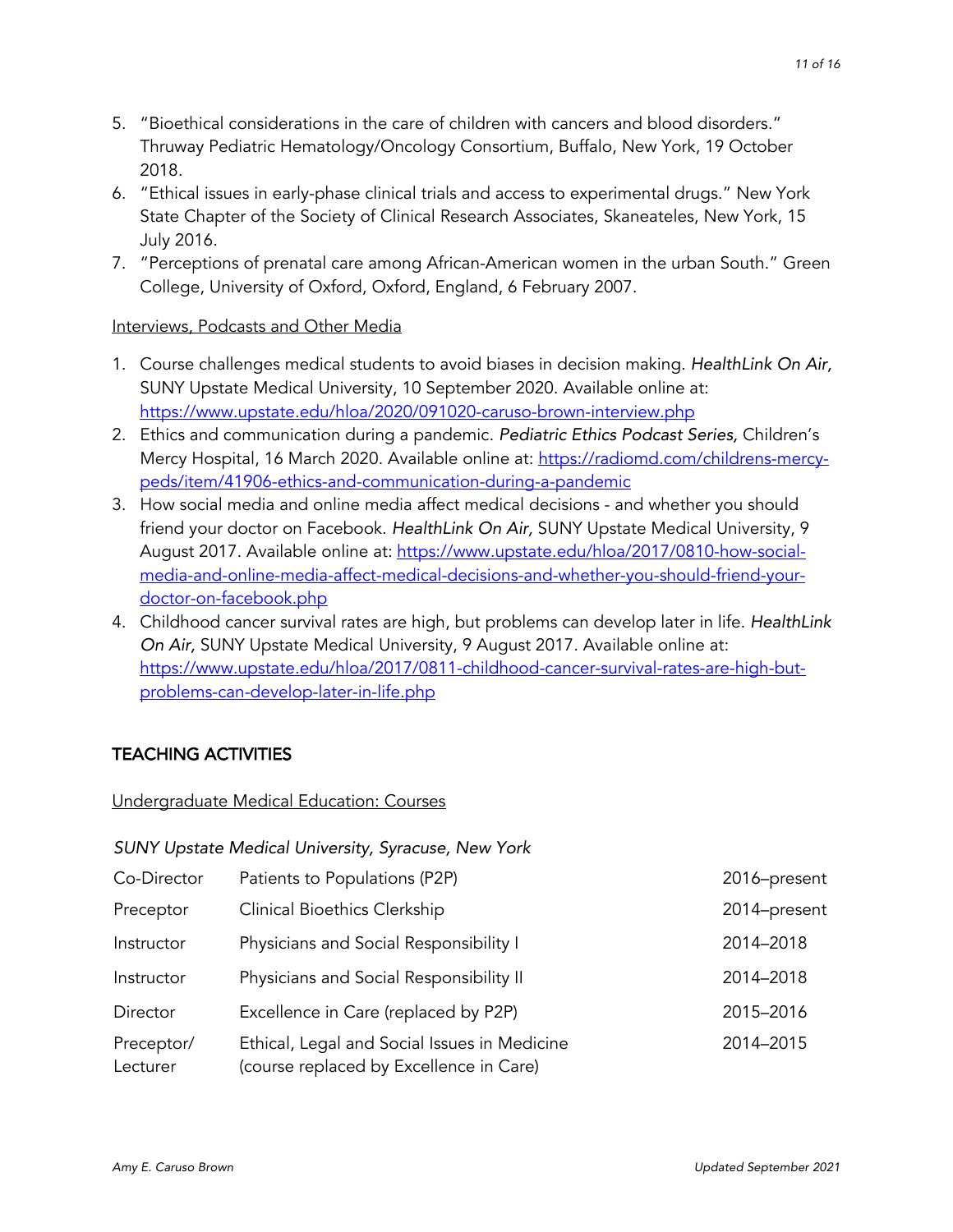|           | University of Colorado School of Medicine, Aurora, Colorado                                         |                          |
|-----------|-----------------------------------------------------------------------------------------------------|--------------------------|
| Preceptor | Blood and Lymph (MS2 basic sciences unit)                                                           | 2013-2014                |
| Preceptor | Interns as Teachers (MS4 required course)                                                           | 2013                     |
| Preceptor | Anatomy: Cadaver as First Teacher (MS1 required course)                                             | 2013                     |
|           | Undergraduate Medical Education: Other Activities                                                   |                          |
|           | <b>SUNY Upstate Medical University, Syracuse, New York</b>                                          |                          |
|           | Curriculum Reform Elective: Improving the Small Group Learning<br>Environment for Students of Color | Summer 2021              |
|           | Oncology Interest Group: A Teen's Experience of Cancer                                              | October 2018             |
|           | Global Health Club Panel Discussion                                                                 | May 2017                 |
|           | March into Residency: Medicaid Panel Discussion                                                     | March 2017               |
|           | Oncology Interest Group: The Emperor of All Maladies Q&A                                            | February 2017            |
|           | Oncology Interest Group: Pediatric Oncology 101                                                     | October 2015             |
|           | <b>Graduate Medical Education</b>                                                                   |                          |
|           | Golisano Children's Hospital at Upstate, Syracuse, New York                                         |                          |
| Workshop" | Pediatric Resident Core Lecture Series: "Ethics for Pediatricians                                   | April 2021<br>(upcoming) |
|           | Pediatric Ethics in Crisis: Weekly Conference for Pediatric Residents                               | April-July 2020          |
| Workshop" | Pediatric Resident Core Lecture Series: "Ethics for Pediatricians                                   | April 2019               |
|           | PRACTICE Diversity Workshop for Pediatric Residents                                                 | September 2018           |
|           | Resident Wellness Series: "Narrative Pediatrics"                                                    | June 2017                |
|           | Pediatric Resident Core Lecture Series: "Ethics for Pediatric Residents"                            | April, May 2017          |
|           | Pediatric Resident Core Lecture Series: "Ethics for Pediatric Residents"                            | May 2016                 |
|           | Pediatric Resident Core Lecture Series: "Review of Anemia"                                          | May 2015                 |
|           | Upstate University Hospital, Syracuse, New York                                                     |                          |
|           | Ethics Workshop for Internal Medicine Residents                                                     | January 2017             |
|           | Ethics Workshop for Internal Medicine Residents                                                     | March 2016               |
|           | <b>Contributions to Continuing Medical Education</b>                                                |                          |
|           | Center for Bioethics, Children's Mercy Hospital, Kansas City, Missouri                              |                          |

Subject Faculty Pediatric Bioethics Certificate Course 2017–present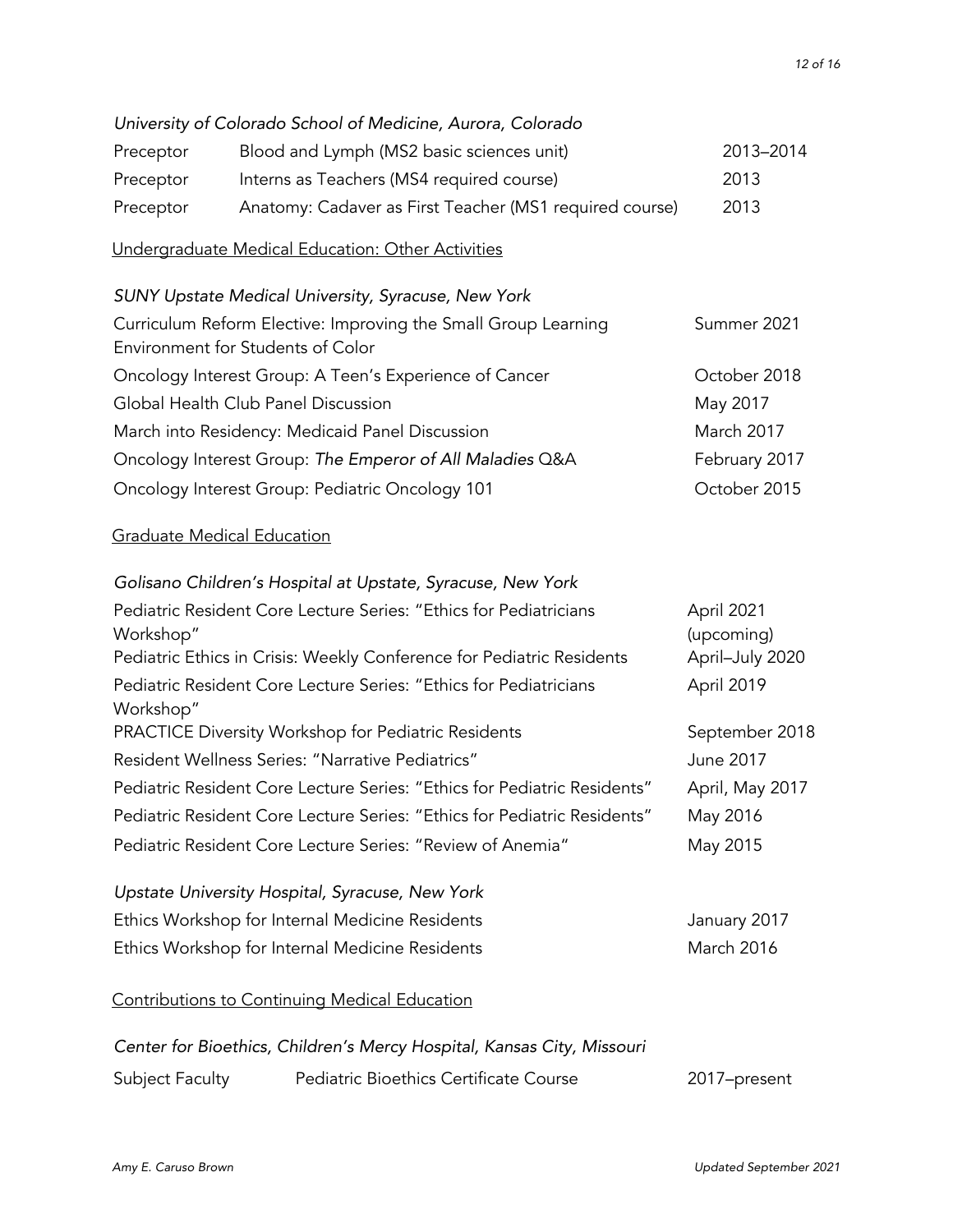# *SUNY Upstate Medical University, Syracuse, New York*

| Pediatric Grand Rounds: "Pediatric Ethics in a Crisis"                                                                        | May 2020          |
|-------------------------------------------------------------------------------------------------------------------------------|-------------------|
| Social Work Counseling Group: "Ethical and Legal Issues in Adolescent<br>Mental Health"                                       | October 2019      |
| Pediatric Grand Rounds: "Two Sides of the Same Coin? Navigating<br>Refusal of Treatment and Requests for Treatment" (CME 1.0) | May 2019          |
| Ethical Issues in Pediatric Critical Care: Decisionmaking and Distress                                                        | <b>March 2019</b> |
| Ethical Issues in Pediatric Oncology: Refusals, Requests and Truth-Telling                                                    | December 2018     |
| Ethical Issues in Pediatric Pulmonology: Cystic Fibrosis and Non-<br>Adherence                                                | November 2018     |
| Pediatric Grand Rounds: "Confronting Bias in Pediatrics" (CME 1.0)                                                            | December 2017     |
| Pediatric Grand Rounds: "Evidence-Based Medicine and Family-<br>Centered Care in Conflict" (CME 1.0)                          | October 2014      |

# Contributions to Faculty Development

# *SUNY Upstate Medical University, Syracuse, New York*

| Graduate Medical Education Committee: "The Upstate Bias Checklist"                                                                                                     | December 2020     |
|------------------------------------------------------------------------------------------------------------------------------------------------------------------------|-------------------|
| Phase 2 Committee: "The Upstate Bias Checklist"                                                                                                                        | September 2020    |
| Phase 1 Committee: "The Upstate Bias Checklist"                                                                                                                        | August 2020       |
| "Making Culture and Structure Visible at the Bedside: A Workshop for<br>Faculty Champions"                                                                             | August 2020       |
| Annual Faculty Scholars Workshop: "Creating More Just Educational<br>Materials (The Upstate Bias Checklist)"                                                           | June 2020         |
| Bioethics and Humanities Journal Club: "Article: 'Does It Matter if This<br>Baby Is 22 or 23 Weeks?"                                                                   | March 2020        |
| Patients to Populations: Faculty Development Workshops                                                                                                                 | August 2019       |
| Patients to Populations: Faculty Development Workshops                                                                                                                 | August 2018       |
| Phase 1 Committee: "Using a Checklist to Identify Bias in Medical<br><b>Education Content"</b>                                                                         | November 2017     |
| Foundations of Reasoning in Medicine: Faculty Development Workshops                                                                                                    | <b>July 2017</b>  |
| Bioethics and Humanities Journal Club: "Article: 'Cutting Close to the<br>Bone: Student Trauma, Free Speech, and Institutional Responsibility in<br>Medical Education" | March 2017        |
| Phase 1 Committee: "Addressing Implicit Bias in Preclinical Education"                                                                                                 | <b>March 2017</b> |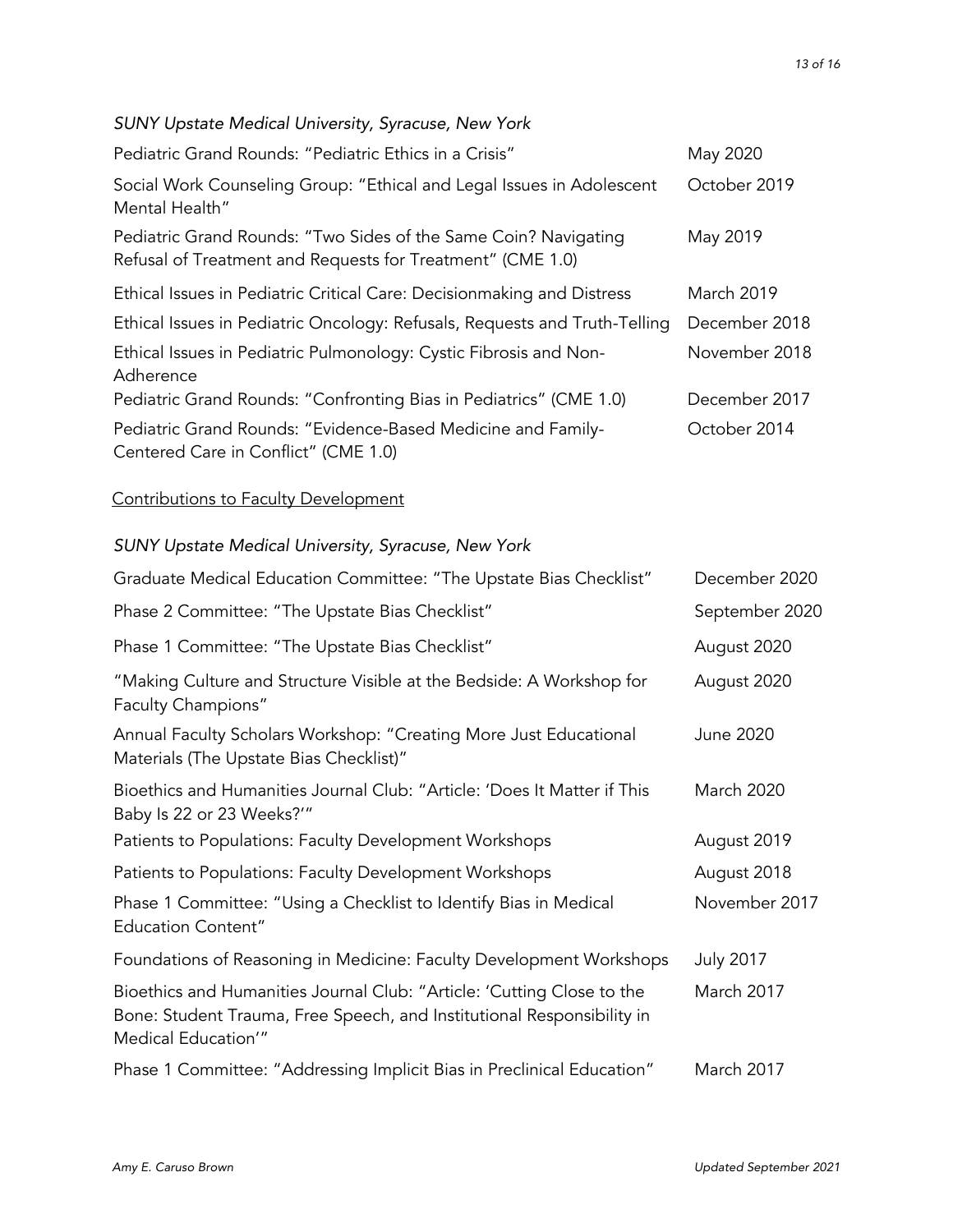| Health Disparities in Small Group Teaching" | Practice of Medicine: Faculty Development Workshop: "Addressing                                                                | December 2016                                    |
|---------------------------------------------|--------------------------------------------------------------------------------------------------------------------------------|--------------------------------------------------|
|                                             | Foundations of Reasoning in Medicine: Faculty Development Workshops                                                            | August 2016                                      |
| Lessons Learned on the Role of the Tutor"   | Faculty Educator Development Seminar: "Problem-Based Learning:                                                                 | March 2016                                       |
| <b>Other Teaching Activities</b>            |                                                                                                                                |                                                  |
|                                             | SUNY Upstate Medical University, Syracuse, New York                                                                            |                                                  |
| Guest Lecturer                              | Spiritual Care Internship Program: "Social<br>Determinants of Health"                                                          | May 2021                                         |
| Guest Lecturer                              | Responsible Conduct of Research: "Issues in<br><b>Pediatric Clinical Trials"</b>                                               | Sept. 2018                                       |
| Facilitator                                 | Health Justice at Upstate - Breaking Down<br>Barriers: "Implicit Bias in Medical Care"                                         | January 2018                                     |
| Guest Lecturer                              | Responsible Conduct of Research: "Issues in<br><b>Pediatric Clinical Trials"</b>                                               | Sept. 2017                                       |
| Comenius University, Bratislava, Slovakia   |                                                                                                                                |                                                  |
| <b>Visiting Faculty</b>                     | Hospital Kramaré<br>Pediatric Ethics Workshop                                                                                  | September 2021<br>(postponed due<br>to COVID19)  |
| Maseno University, Kisumu, Kenya            |                                                                                                                                |                                                  |
| Visiting Faculty                            | Obama Children's Hospital<br>Previously 4 weeks on site/year; currently co-<br>facilitating a case series online every 2 weeks | February 2018-<br>present                        |
| Utica College, Utica, New York              |                                                                                                                                |                                                  |
| Guest Lecturer                              | Death, Dying and Bereavement: "Pediatric<br>Oncology"                                                                          | Oct. 2018<br>Nov. 2017<br>Nov. 2016<br>Nov. 2015 |
| Guest Lecturer                              | Introduction to the Child Life Internship:<br>"Working with Medical Students and Residents"                                    | April 2009<br>March 2008                         |
| Guest Lecturer                              | Introduction to the Child Life Specialty:<br>"Common Pediatric Conditions"                                                     | <b>March 2006</b>                                |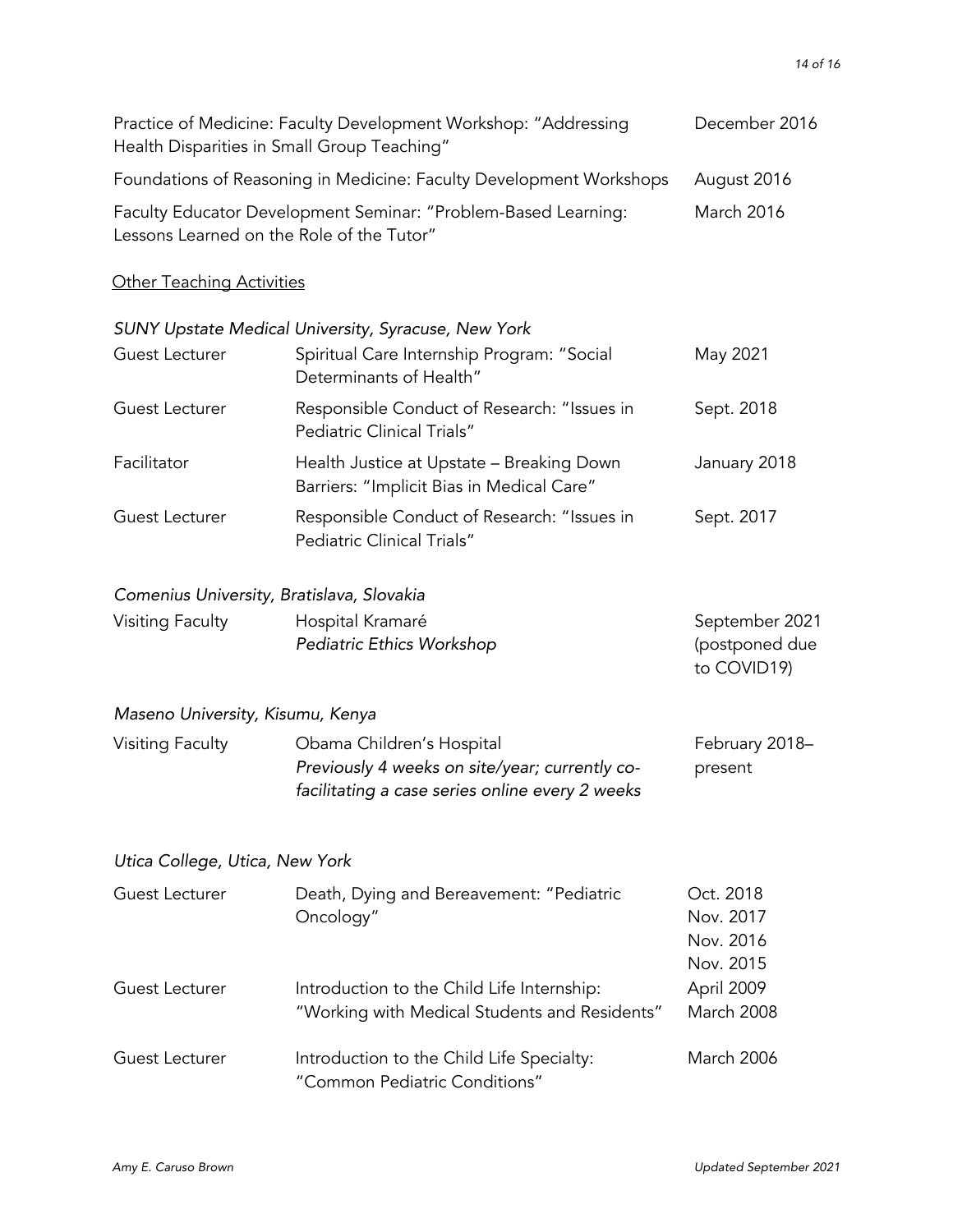# ACTIVE PARTICIPATION IN PROFESSIONAL AND LEARNED SOCIETIES

| National Collaborative for Education to Address the Social Determinants<br>of Health, Community of Practice member | 2018-present |
|--------------------------------------------------------------------------------------------------------------------|--------------|
| American Society for Bioethics and Humanities (ASBH), member                                                       | 2017-present |
| ASBH Pediatric Ethics Affinity Group, co-chair                                                                     | 2020-2021    |
| American Academy of Pediatrics (AAP)                                                                               | 2014-2017    |
| International Society of Pediatric Oncology (SIOP), member                                                         | 2012-present |
| SIOP Pediatric Oncology in Developing Countries Committee<br>Working Group on Palliative Care, co-chair            | 2013-2014    |
| Children's Oncology Group (COG), member                                                                            | 2011-present |
| COG Bioethics Steering Committee, member                                                                           | 2019-present |

#### UNIVERSITY SERVICE

| Pediatric Diversity, Equity and Inclusion Task Force, chair          | 2020-present |
|----------------------------------------------------------------------|--------------|
| Department of Pediatrics Grand Rounds Committee                      | 2020-present |
| Ethics and Professionalism Longitudinal Thread Leader                | 2018-present |
| College of Medicine Curriculum Committee                             | 2017-present |
| College of Medicine Phase 1 Committee                                | 2015-present |
| <b>Ethics Consultation Service</b>                                   | 2014-present |
| Gregory Threatte Learning Community for Ethics and Law, faculty lead | 2020-2021    |
| Office of Diversity and Inclusion Belonging Task Force               | Summer 2020  |
| <b>SUNY Upstate Institutional Review Board</b>                       | 2015-2019    |
| Working Group on LCME Standards 6 and 7, College of Medicine         | 2017-2018    |
| College of Medicine Academic Review Board                            | 2015-2017    |
| President's Commission on the Status of Women, Emory University      | 2004-2005    |

#### EDITORIAL SERVICE

Ad hoc peer reviewer for the following journals: *Academic Medicine, BMC Medical Education, British Medical Journal, Clinical Ethics, Disability Health Journal, Journal of Adolescent Health, Journal of Medical Ethics, Journal of Palliative Medicine, Journal of Pediatrics, Medical Education, New England Journal of Medicine, Pediatric Blood and Cancer, Pediatrics, Vaccine*